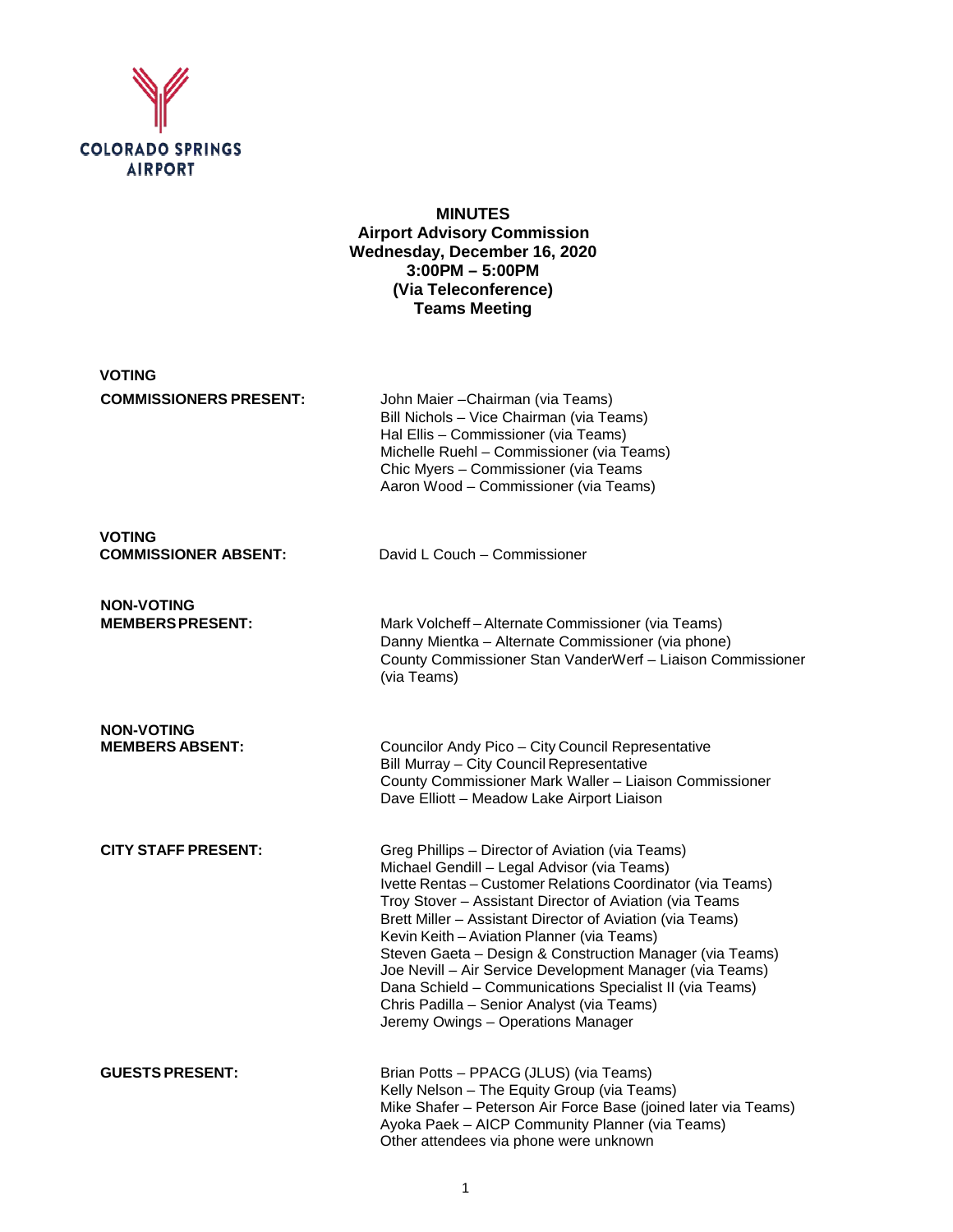### **I. MEETING CALLED TO ORDER at 3:00PM DECEMBER 16, 2020 by CHAIRMAN MAIER**

#### **II. APPROVAL OF THE NOVEMBER 18, 2020 MEETINGMINUTES**

Vice Chairman Nichols made a motion to approve the November 18, 2020 meeting minutes. Commissioner Myers seconded.

Discussion: None

VOTE: **APPROVED** (**Unanimous, Roll Call Passes 6 Yes**).

### **III. COMMUNICATIONS**

• None

### **IV. PUBLICCOMMENT**

• None

### **V. NEW BUSINESS AND REPORTITEMS**

### **A. Land Use Review –** Kevin Keith

Kevin Keith presented twelve (12) Land Use Items.

Chairman Maier made a motion the Commission recommend no objection and approval of Land Use Items #2, #3, #4, #5, #6, #7, #8, #10, #11, and #12 based upon airport staff recommendations and conditions of approval as presented by airport staff. Vice Chairman Nichols seconded.

Discussion: None

#### VOTE: **APPROVED (Unanimous, Roll Call Passed 6 Yes)**

Land Use Item #1: Briefed

Kevin Keith gave a detailed briefing on Land Use Item #1, Request by Kimley-Horn on behalf of Colorado Springs Utilities (CSU) for approval of the Advanced Technology Campus (ATC) Master Plan. The plan includes development of a utility facility and campus located at the southwest corner of Drennan Road and Foreign Trade Zone Boulevard.

Troy Stover shared the development will be open to the public and include an educational facility. CSU and airport staff are currently in discussion of possible alternative energy that would supply service to Peterson Air Force Base, Peak Innovation Park, and the Colorado Springs Airport in the future.

Chairman Maier shared his concerns of the possible impact a utility facility development could have on the daily operations of the airport.

Vice Chairman Nichols made a motion that the Airport Advisory Commission has no objection to Land Use Item #1. Commissioner Ruehl seconded.

Discussion: None

VOTE: **APPROVED (Unanimous, Roll Call Passed 6 Yes)**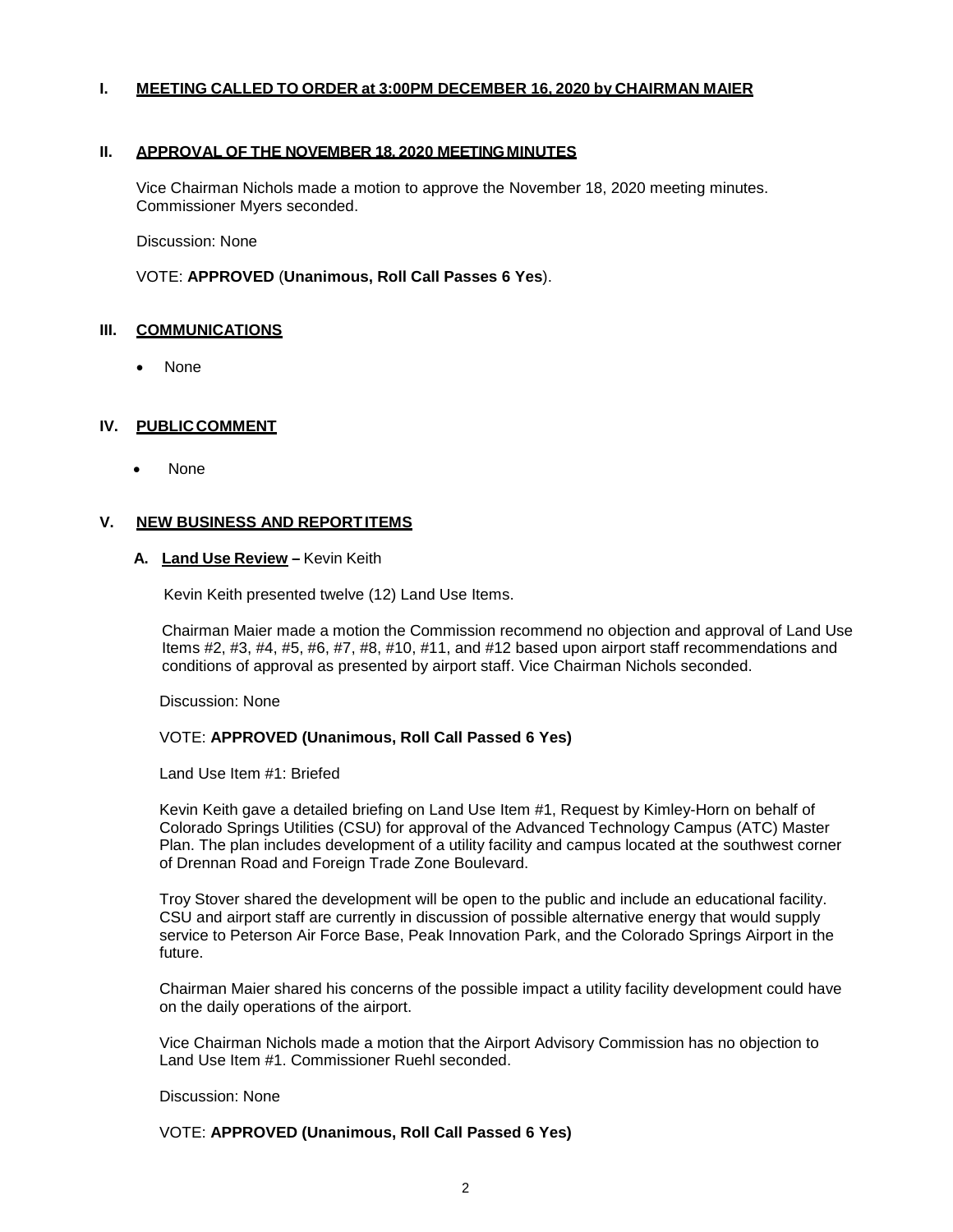Land Use Item #9: Briefed

Due to a conflict of interest, Alternate Commissioner Mientka excused himself from the Land Use Item #9 discussion.

Kevin Keith gave a detailed briefing on Land Use Item #9, Request by Kimley-Horn on behalf of Colorado Springs Equities, LLC for approval of a PUD Preliminary Plan for Meadowbrook Park. A County residential development within Accident Potential Zone 2 (APZ-2), located north of Highway 94 and west of Highway 24. Developers have agreed to comply with the airport staff recommendations and conditions for approval.

Chairman Maier made a recommendation that the Commission has no objection to Land Use Item #9 and recommends concurrence with the airport staff recommendations and conditions. Vice Chairman Nichols seconded.

Discussion: None

VOTE: **APPROVED (Unanimous, Roll Call Passed 6 Yes)**

### **B. Director's Airport Business Report**

- Project Status Report Steven Gaeta
	- o Installation of the car rental counters is near completion and scheduled to relocate back to the first floor the week of December 14.
	- o Discussions about the scope on the Taxiway B Rehabilitation project has begun and construction is anticipated to begin in 2022.
	- o A Notice to Proceed (NTP) on the Rehabilitation of Runway 17R/35L is expected to be issued in April 2021. Completion is anticipated in October 2021. During a virtual meeting, Airport staff and west side general aviation stakeholders discussed the project phases.
	- o Brett Miller, Dana Schield, Steven Gaeta, and Bud Geng will work together on a Public Relation Champaign for the Rehabilitation of Runway 17R/35L project.
- Traffic Trend Report Joe Nevill
	- o During the month of November, COS had 29,470 enplanements, down 59% year to date. Available seats are down 48% year-to-year. Load factor year-to-date is down 18%.
	- o The airport had a total of 58,000 passengers for the month of November.
	- o The airport is approaching its "COVID Impacted" estimate of 361,000 enplanements by the end of the year.
	- o Monthly operations for Air Carriers are down 28.4% from the previous year. Air Taxi/General Aviation are up 15%; and Military Aviation is also up 1.2%. Total operations at the airport is up 7.7% from November 2019. Total Year-to-date operations at the airport are down 1%.
	- o Brett Miller will reach out to Kurt Jennings, Air Traffic Control and obtain information on how general aviation traffic numbers are tracked.
	- o Southwest Airline service starts in March. They will utilize gates #9 and #11.
	- o Frontier Airlines will be moving to gates #1 and #2.
- COS Financial Report Chris Padilla
	- o Greg Phillips introduced Chris Padilla, the new Airport Senior Analyst for finance. Chris Padilla comes to us from the Aspen Airport.
	- o November monthly revenue was 46% below the 'Pre-COVID' budget forecast for November.
	- o The airport has received \$6.9M of Cares Act Funding. An additional \$1.9M is anticipated before the end of the year.
	- o Currently, the airport has 462 days of cash reserve.
	- o Airport staff meet with the airlines to discuss changes to the rates & charges model based on Southwest entering the COS market in March. Southwest airlines will have a positive impact on COS by bringing in additional revenue and helping spread cost.
	- o Due to the year-end audit, there are no financial reports for the month of January 2021 or February 2021.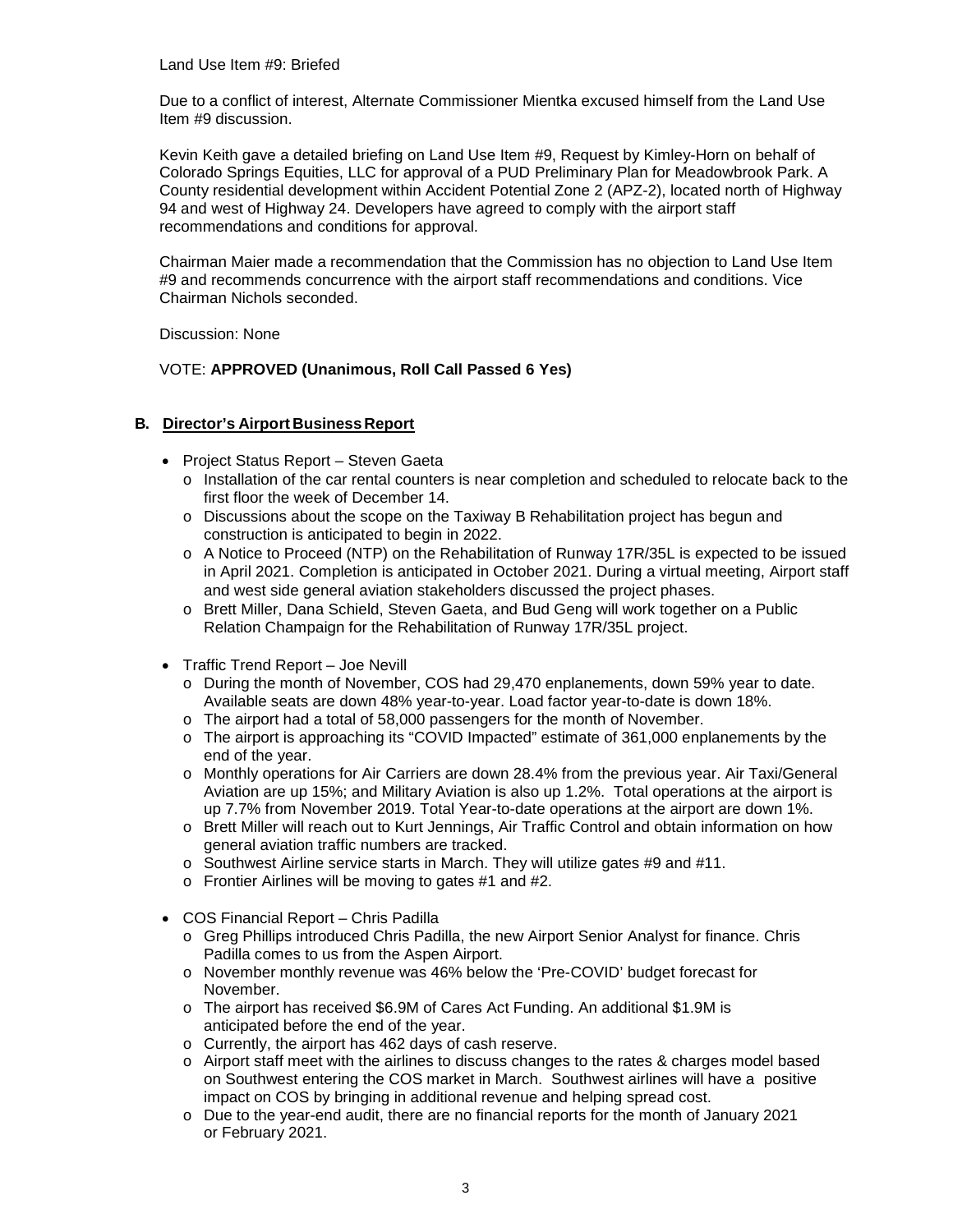- Airport Business Development Report Troy Stover
	- o General aviation construction has subsided somewhat in the past several months.
	- o The World War II Museum hangar is complete.
	- o COS Owners hangar is complete.
	- o Construction of the Sierra Nevada Corp. (SNC) lean-to project is moving forward.
	- o The 30,000 sq. ft. hangar for SNC is complete.
	- o A new developer is showing interest in beginning development of a project on the east side of Peak Innovation Park near the US Forest Service Ramp. Additional information forthcoming.
	- o Project Rodeo is on schedule and expected to be completed in May 2021.
	- o Project Jungle is complete and operational.
	- o A lease agreement for Project Congo is expected to be executed in January 2021.
	- o A 10-acre ground lease for Flywheel North in Peak Innovation Park has been signed and is moving forward.
	- o A 21-acre ground lease for Flywheel East in Peak Innovation Park has been signed and a development plan will be issued the week of December 21.
	- o Discussions of an additional Light Industrial project in Peak Innovation Park is moving forward.
	- o The Aerospace lease in Peak Innovation Park is complete and Aerospace has agreed to join the Metro district.
	- o Discussions for the construction of two (2) hotels is moving forward.
	- o Airport staff is in discussion with a developer that is showing interest on developing a 100,000 sq. ft. Distribution Light Industry Facility in Peak Innovation Park.
	- o Airport staff has initiated discussions with CDOT regarding the development of an intersection at Peak Innovation Parkway and Powers Blvd.
	- o COS has an additional \$25M to \$27M of infrastructure being built to support Peak Innovation Park.
	- o Colorado Springs Airport is anticipating approximately \$8.2M reimbursement from the Peak Metropolitan District in the spring 2021. The Peak Metropolitan District is expected to oversee the maintenance of Peak Innovation Park beginning in 2021.

Troy Stover presented the Commission with an in-depth overview of the State Infrastructure Bank Loan (SIB) and how the airport intends on utilizing the loan for continued future development within Peak Innovation Park. The airport is requesting a letter-of-support from the Commission to provide to the State Transportation Board. Chairman Maier will work with the airport staff on drafting a letter. The Commissioners will be given an opportunity to review the letter prior to it being submitted to the State.

### **C. General Business/COVID 19 Update –** Greg Phillips

- Due to the increase in positive results for COVID, the City has returned to Code Red. Therefore, unless absolutely necessary all meetings will be held via Teams.
- Mayor John Suthers will be announcing the Airport Employee of the Year on an all staff virtual meeting on December 17.
- Greg Phillips announced that after serving 26 years at the Colorado Springs Airport, Kirk Deines, Airport Field and Fleet Supervisor will be retiring on December 28.
- Greg Phillips shared the Airports Council International North America (ACI-NA) has nominated the Colorado Springs Airport for the 2020 MarCom Award for Brand Identity. The winner will be announced on December 17.
- Greg Phillips extended his best wishes through the holiday season.

Legal Opinion – Permissible Commission Recommendations – Michael Gendill

Discussions with legal counsel concluded that no changes to the Commission's Rules and Procedures were required at this time. Counsel commented on formulation of appropriate Commission recommendations to stay in compliance with City and Commission requirements.